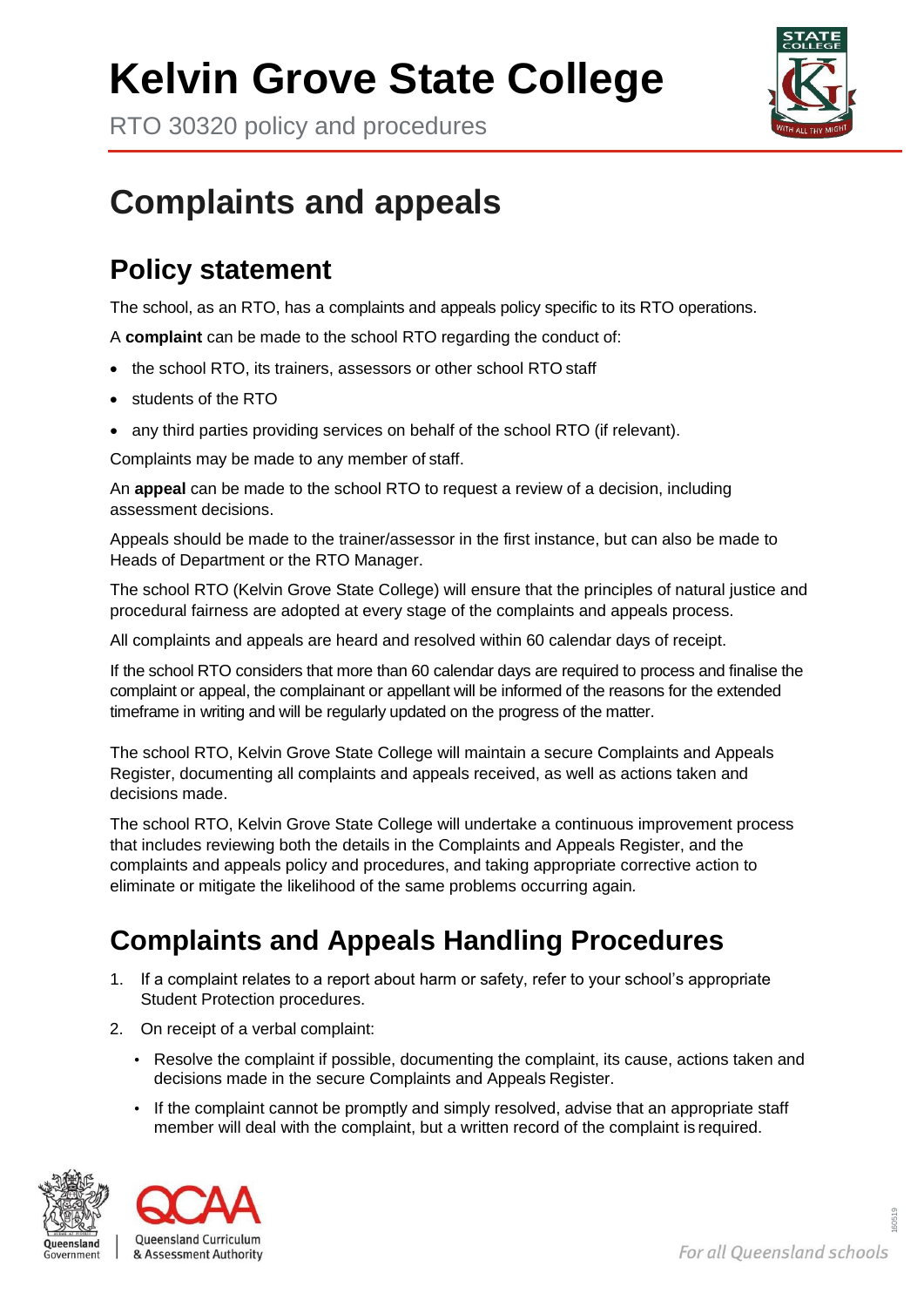- 3. To put a complaint/appeal in writing, advise the complainant/appellant that:
	- they may use the support of a third party in progressing the complaint/appeal
	- they can either put the complaint/appeal in writing themselves using the form attached to this document
	- you can make a written record for them to sign. In this case
		- note whether the complainant/appellant wants the support of a third party
		- ensure the complainant signs and dates the form
		- identify yourself, and your role within the school RTO
		- sign and date the form yourself.
- 4. On receipt of a written complaint/appeal:
	- if the complaint/appeal is not in relation to the RTO Manager
		- **Forward it to the RTO Manager**
		- **EXECUTE:** enter it into the secure Complaints and Appeals Register.
	- if the complaint is in relation to the RTO Manager
		- **forward it to the Deputy Principal responsible for the Senior School**
		- enter it into a separate secure Complaints and Appeals Register, which is kept separate from the main Register.
	- send a prompt written acknowledgement to the complainant from either the RTO Manager or the Deputy Principal responsible for the Senior School, as appropriate.
- 5. To resolve the complaint/appeal, the RTO Manager and/or Deputy Principal:
	- discuss the issue/s with the staff member to whom the complaint/appeal was made
	- give the complainant/appellant an opportunity to present their case (they may be accompanied by other people as support or as representation)
	- give the relevant staff member, third party or student (as applicable) an opportunity to present their case. They also may be accompanied by other people as support or as representation.
	- if necessary, convene an independent panel, the Complaints and Appeals Committee, to hear the complaint/appeal.

The committee must not have had previous involvement with the complaint/appeal, and must include:

- a representative of the Principal
- one or more representative/s of the teaching staff
- an independent person.
- deal with the issue/s
- communicate the outcome/decision to all parties in writing within 60 days of receipt of the complaint/appeal
- document the complaint/appeal including the cause, actions taken and decisions made in the appropriate secure Complaints and Appeals Register.

**Review date:**  December 2020 **Approved:** RTO Manager